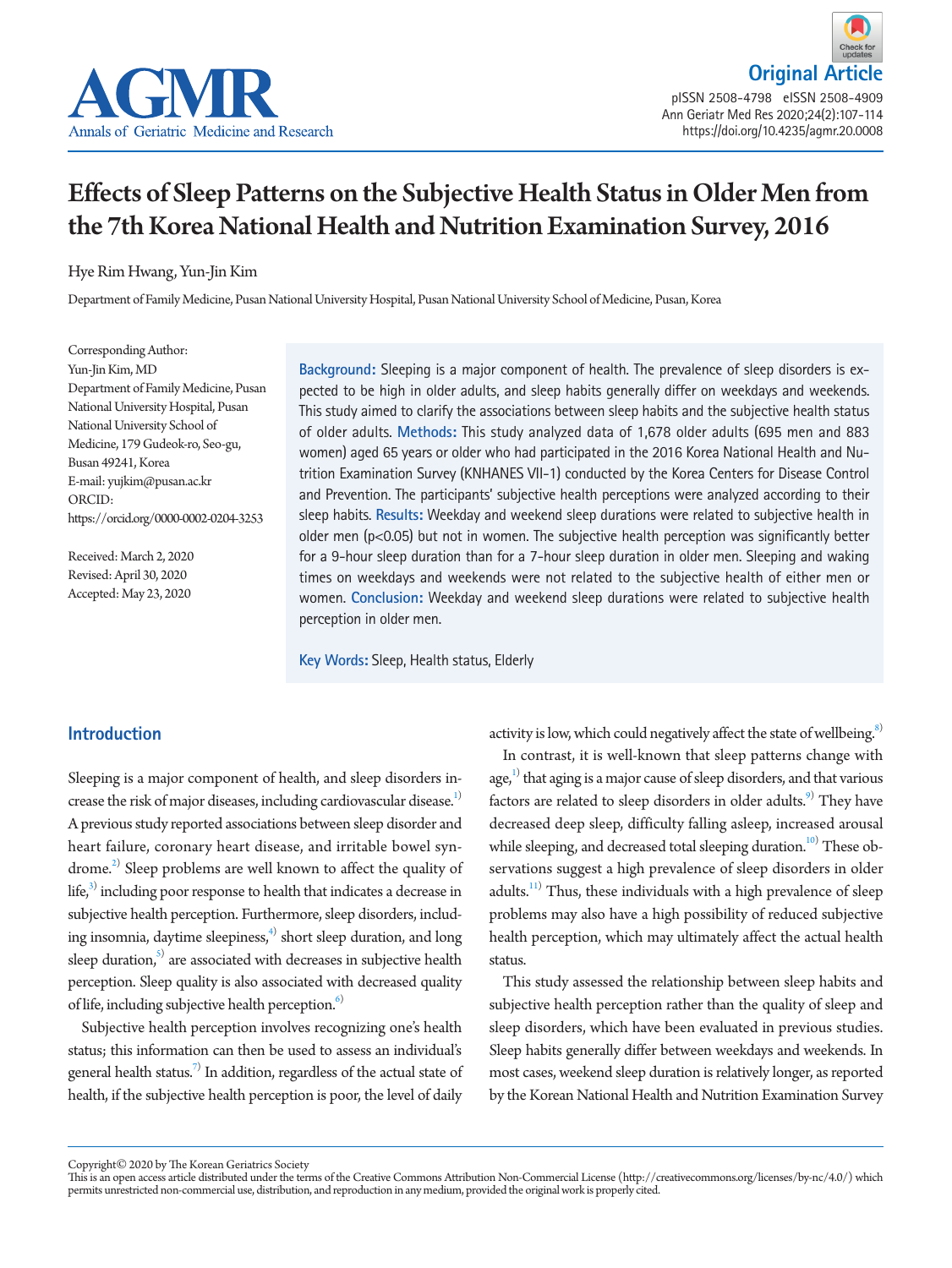$(KNHANES),<sup>12</sup>$  and may do so even after retirement. Moreover, as older adults are more likely to live according to traditional gender roles, sleep habits may also differ according to sex. Thus, the purpose of this study was to clarify the association between sleep habits and subjective health status in older adults.

# **Materials and Methods**

### **Participants**

This study analyzed data of 1,678 older people (695 men and 883 women) aged 65 years or older who participated in the 2016 Korea National Health and Nutrition Examination Survey (KNHANES VII-1) conducted by the Korea Centers for Disease Control and Prevention.<sup>13)</sup>

From the KNHANES, the extraction frame was stratified based on cities, provinces, municipalities, and housing types (general houses, apartments, newly built apartments). This study was conducted from January to December 2016 for all households with person over one year old or older from among 4,416 households nationwide. Because the KNHANES datasets do not include identifiable personal information, all studies using these data are excluded from the requirement for institutional review board approval.

# **Data Collection and Variables**

We analyzed data on the participants' age, spouse cohabitation, household income, weekday and weekend sleeping times, weekday and weekend waking times, number of days walked per week, number of strength exercise days per week, and the presence of chronic diseases (hypertension, type 2 diabetes, hypercholesterolemia, and hypertriglyceridemia).

Spouse cohabitation was defined as living with a spouse. The weekly walking days were classified into four groups: no walking at all, 1–3 days walking, 4–6 days walking, and daily walking. The weekly strength exercise days were divided into three groups: no exercise at all, 1–3 days, and 4 or more days.

#### **Sleep Habits and Subjective Health Perception**

We defined sleep duration in this study as the difference between sleeping time and waking time and classified into five groups: under 6 hours, 6–7 hours, 7–8 hours, 8–9 hours, and more than 9 hours. Sleeping time was classified into six groups: before 9 pm, 9–10 pm, 10–11 pm, 11–12 pm, 12–1 am, and after 1 am. Waking up time was classified into six stages: before 4 am, 4–5 am, 5–6 am, 6–7 am, 7–8 am, and after 8 am. Subjective health perception was classified into three stages: good, normal, and bad. Health perception data were acquired from responses to a simple question ("how

do you normally think of your health?").

#### **Statistical Analysis**

We performed statistical analysis using complex sample analysis in IBM SPSS Statistics for Windows, version 23.0 (IBM, Armonk, NY, USA). We used t-tests to compare the mean age and weekday and weekend sleeping times among the participants. We used chisquare tests to compare the age groups, spouse living status, household income, hypertension, diabetes mellitus, hypercholesterolemia, hypertriglyceridemia, weekly walking days, weekly strength exercise days, and subjective health status between older men and women.

We also used chi-square tests to compare the differences in weekday and weekend sleep duration, sleeping time, and waking up time between older men and women. We applied a generalized linear model to compare differences in sleep duration according to sleeping and waking times on weekdays and weekends between older men and women. Ordinal regression was used to examine the relationship between subjective health and stages of sleep duration, sleeping time, and waking time.

# **Results**

### **Baseline Participants Characteristics**

The mean ages of the men and women in this study were 72.26  $\pm$  0.239 and 74.41  $\pm$  0.203 years, respectively. The age composition differed significantly by sex (p < 0.01). We also observed a difference in the spouse cohabitation status between men and women  $(p < 0.01)$ . The sleep duration was longer in men compared to that in women on both weekdays and weekends. The prevalence of hypertension, diabetes mellitus, and hypertriglyceridemia did not differ significantly between men and women; however, the prevalence of hypercholesterolemia differed significantly  $(p < 0.01)$ . The walking days in a week did not differ significantly between the sex; however, muscular exercise duration and walking practice were significantly higher in men than in women [\(Table 1](#page-2-0)).

# **Comparisons of Sleep Duration, Sleeping Time, and Waking Time between Men and Women**

Weekday and weekend sleep durations differed significantly between men and women (p < 0.012). Sleep durations between 7 and 8 hours were highest on weekdays. The weekend sleep duration differed significantly between men and women  $(p = 0.006)$ . On weekdays, the most common sleep time was between 10 pm and 11 pm. The weekend sleeping times were similar to those on weekdays. There was no difference in sleeping time between the sexes with regard to weekend sleeping time. On weekdays, the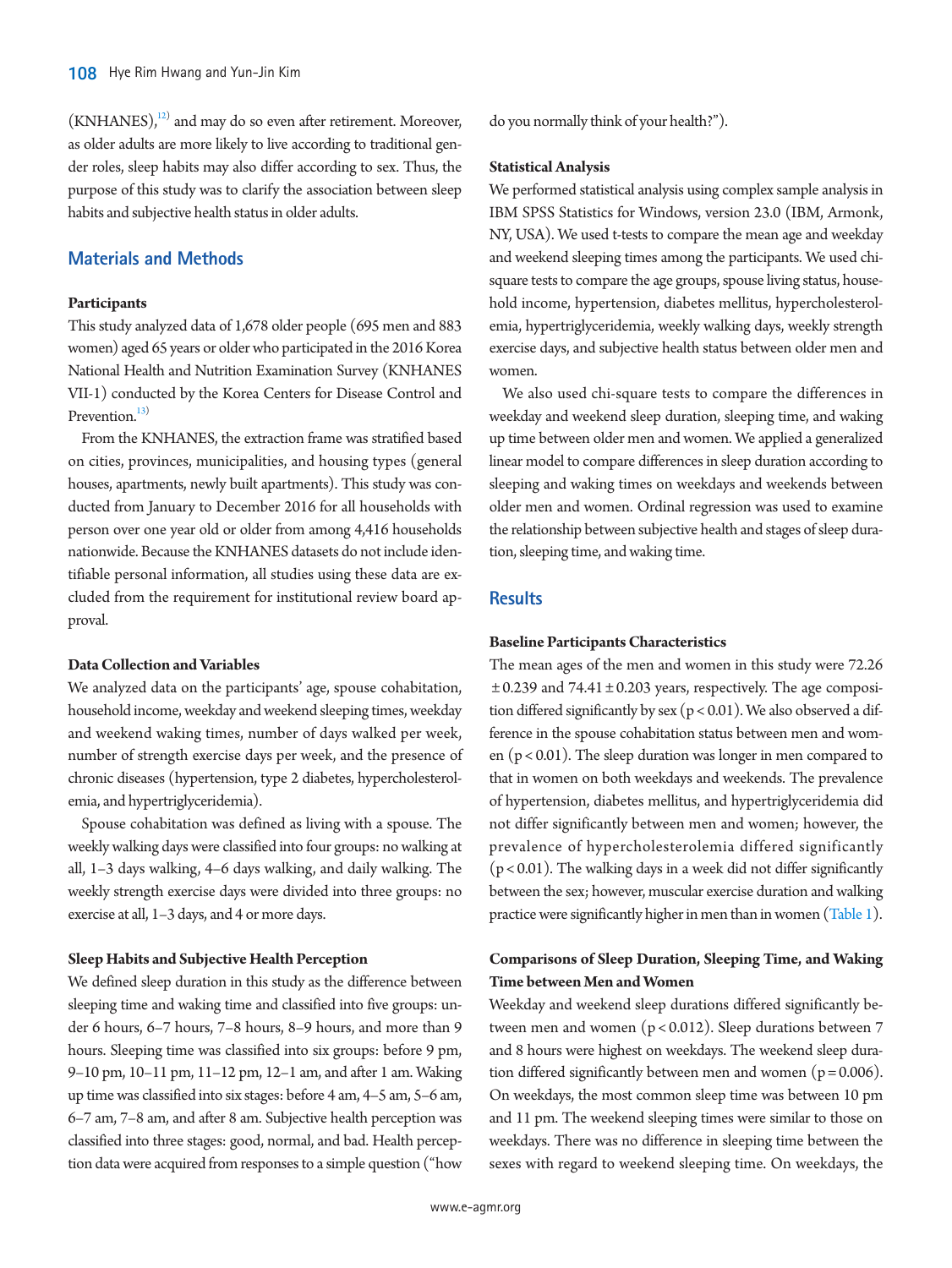| Characteristic                   | Men $(n = 695)$   | Women $(n=883)$   | p-value <sup>a)</sup> |
|----------------------------------|-------------------|-------------------|-----------------------|
|                                  |                   |                   |                       |
| Age (y)                          | $72.26 \pm 0.239$ | $74.41 \pm 0.203$ | $< 0.01$              |
| $65 - 74$                        | 430 (64.5)        | 519(53.8)         |                       |
| $\geq 75$                        | 265(35.5)         | 364(46.2)         |                       |
| Living status with spouse        |                   |                   | < 0.01                |
| Living with spouse               | 603 (87.9)        | 439(45.8)         |                       |
| Living without spouse            | 88(12.1)          | 439(54.2)         |                       |
| Household income                 |                   |                   | < 0.01                |
| Low                              | 297(42.8)         | 479(54.3)         |                       |
| Middle                           | 203(27.4)         | 227(24.7)         |                       |
| High                             | 187(29.8)         | 173(21.0)         |                       |
| Total weekday sleep duration     | $442.16 \pm 4.48$ | $422.46 \pm 4.00$ | < 0.01                |
| Total weekend sleep duration     | $454.32 \pm 4.62$ | $430.54 \pm 4.06$ | < 0.01                |
| Chronic disease                  |                   |                   |                       |
| Hypertension                     | 413(61.7)         | 593(67.7)         | 0.131                 |
| Diabetes                         | 187(27.2)         | 208(27.4)         | 0.452                 |
| Hypercholesterolemia             | 132(20.8)         | 282 (34.7)        | $< 0.01$              |
| Hypertriglyceridemia             | 89 (15.9)         | 106(14.9)         | 0.662                 |
| Weekly walking days              |                   |                   | 0.075                 |
| No walking                       | 167(24.5)         | 262(30.1)         |                       |
| $1 - 3$                          | 144(23.2)         | 223(25.6)         |                       |
| 4-6 days                         | 128(19.4)         | 134(16.2)         |                       |
| Daily                            | 211(32.9)         | 209(28.2)         |                       |
| Weekly days of muscular exercise |                   |                   | < 0.01                |
| No muscle exercise               | 488 (70.4)        | 754 (90.9)        |                       |
| $1 - 3$                          | 56(9.2)           | 38(4.0)           |                       |
| >4                               | 112(16.8)         | 39(5.1)           |                       |
| Walking practice rate            | 301 (46.6)        | 287(37.7)         | 0.040                 |

#### <span id="page-2-0"></span>**Table 1.** Baseline participant characteristics

Values are presented as mean±standard error or number (%).

<sup>a)</sup>t-test or chi-square test.

waking times for both were predominantly between 5 am and 6 am [\(Table 2](#page-3-0)).

# **Sleep Duration according to Sleeping and Waking Times on Weekdays and Weekends**

The weekday sleep durations in men and women who went to sleep between 10 and 11 pm were  $447.56 \pm 5.13$  and  $435.04 \pm 6.02$  minutes, respectively, and  $454.22 \pm 5.78$  and  $441.21 \pm 6.18$  minutes, respectively, on the weekends. The weekend sleep duration was higher than the weekday sleep duration. The sleep duration of men who woke between 6 and 7 am on weekdays did not differ from those who woke between 7 and 8 am and after 8 am [\(T](#page-4-0)able [3\)](#page-4-0).

# **Relationships between Sleep Habits and Subjective Health**

The weekday and weekend sleeping durations were associated with subjective health in men  $(p < 0.05)$  but not in women. Compared to a sleep duration of 7 hours, a duration of 9 hours was significantly associated with improved health perception in men. Sleeping and waking times on weekdays and weekends were not related to subjective health in either sex [\(Table 4\)](#page-5-0).

# **Discussion**

This study investigated the associations between sleep habits and subjective health perception. A previous study reported that sleep duration affected the quality of life at all ages, as assessed by the European Quality of Life-5 Dimensions (EQ-5D) index.<sup>[14](#page-6-12))</sup> Inconsistent with the results of our study, previous studies reported an association between the quality of life and sleep patterns. However, previous studies also reported that responses to the EQ-5D were related to subjective health status.<sup>[15](#page-6-13),[16](#page-6-14))</sup> This trend was expected to be prominent in older adults who often have an overall lower quality of sleep.<sup>11)</sup> We observed different associations between sleep habits and health perceptions between sexes in the present study.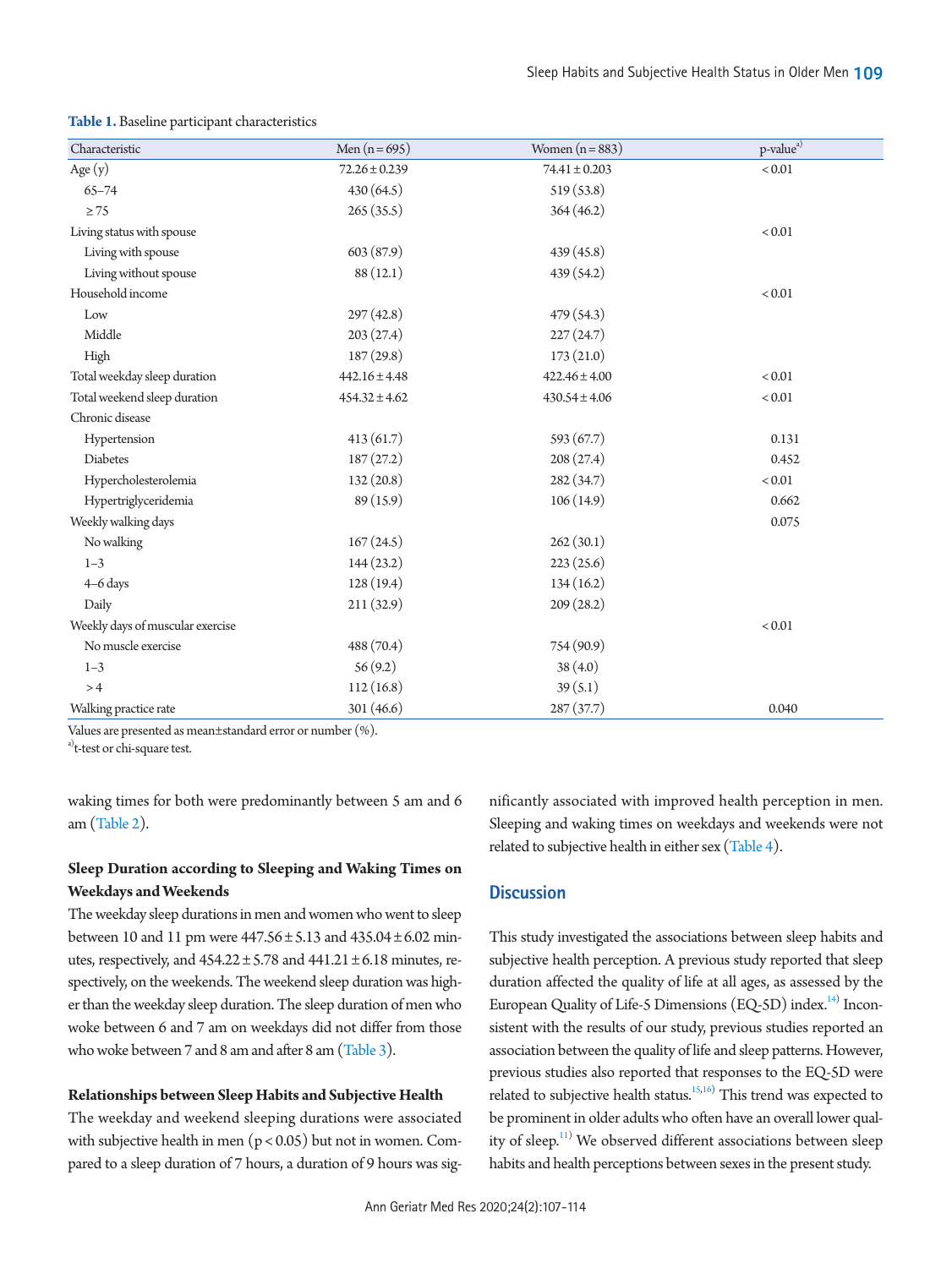# 110 Hye Rim Hwang and Yun-Jin Kim

<span id="page-3-0"></span>**Table 2.** Comparisons of sleep duration, sleeping time, and waking time between men and women

| Sleep habit                 | Male $(n=695)$ | Female $(n = 883)$ | $\mbox{p-value}^{\mbox{a)}}$ |
|-----------------------------|----------------|--------------------|------------------------------|
| Weekday sleep duration (hr) |                |                    | 0.012                        |
| < 6                         | 73(13.0)       | 148(18.3)          |                              |
| $6 - 7$                     | 111(18.0)      | 160(21.1)          |                              |
| $7 - 8$                     | 186(26.0)      | 223(26.6)          |                              |
| $8 - 9$                     | 162(24.5)      | 165(18.7)          |                              |
| > 9                         | 122(18.5)      | 132(15.4)          |                              |
| Weekend sleep duration (hr) |                |                    | 0.006                        |
| <6                          | 69(12.1)       | 140(17.0)          |                              |
| $6 - 7$                     | 93(15.7)       | 157(19.4)          |                              |
| $7 - 8$                     | 179(24.6)      | 210(25.9)          |                              |
| $8 - 9$                     | 164(24.7)      | 176(19.9)          |                              |
| > 9                         | 148 (22.9)     | 145(17.8)          |                              |
| Weekday sleeping time       |                |                    | 0.263                        |
| Before 9 pm                 | 78(11.1)       | 62(7.4)            |                              |
| 9 pm-10 pm                  | 156(21.5)      | 192(21.4)          |                              |
| 10 pm-11 pm                 | 202(30.6)      | 243 (30.1)         |                              |
| 11 pm-12 am                 | 115(17.6)      | 171(21.0)          |                              |
| $12$ am $-1$ am             | 72(13.0)       | 107(13.8)          |                              |
| After 1 am                  | 32(6.2)        | 55(6.5)            |                              |
| Weekend sleeping time       |                |                    | 0.066                        |
| Before 9 pm                 | 79(11.4)       | 59(7.2)            |                              |
| 9 pm-10 pm                  | 150(21.6)      | 171(18.8)          |                              |
| 10 pm-11 pm                 | 199(29.3)      | 241 (29.7)         |                              |
| 11 pm-12 am                 | 119(18.2)      | 176(21.8)          |                              |
| $12$ am $-1$ am             | 78 (13.8)      | 123(15.1)          |                              |
| After 1 am                  | 29(5.6)        | 59(7.3)            |                              |
| Weekday waking time         |                |                    | 0.250                        |
| Before 4 am                 | 33(5.5)        | 61(7.7)            |                              |
| 4 am-5 am                   | 100(13.8)      | 140(16.7)          |                              |
| $5$ am $-6$ am              | 205(30.3)      | 244(30.5)          |                              |
| $6$ am $-7$ am              | 186(28.5)      | 227(25.9)          |                              |
| $7$ am $-8$ am              | 94(14.8)       | 113(13.7)          |                              |
| After 8 am                  | 37(7.4)        | 47(5.5)            |                              |
| Weekend waking time         |                |                    | 0.395                        |
| Before 4 am                 | 32(5.4)        | 55(6.9)            |                              |
| $4$ am $-5$ am              | 78 (10.7)      | 122(14.3)          |                              |
| $5$ am $-6$ am              | 200(29.8)      | 221(27.4)          |                              |
| $6$ am $-7$ am              | 178(26.6)      | 231(26.2)          |                              |
| $7$ am $-8$ am              | 109(16.8)      | 128(15.2)          |                              |
| After 8 am                  | 57(10.8)       | 75(10.1)           |                              |

Values are presented as number (%).

a)Chi-square tests.

In this study, weekday and weekend sleep durations were associated with subjective health perception in men but not in women. Subjective health perception is how an individual perceives his or her health, which may differ from their actual health. However, negative subjective health perceptions are associated with an increased prevalence of depression or stress-related symptoms; $1^{7,18}$  $1^{7,18}$  $1^{7,18}$ ) thus, subjective health perception is considered an objective indicator of health.<sup>19)</sup> In this study, men with sleep durations of 9 hours perceived their subjective health to be significantly compared that in men with 7 hours of sleep duration on both weekdays and week-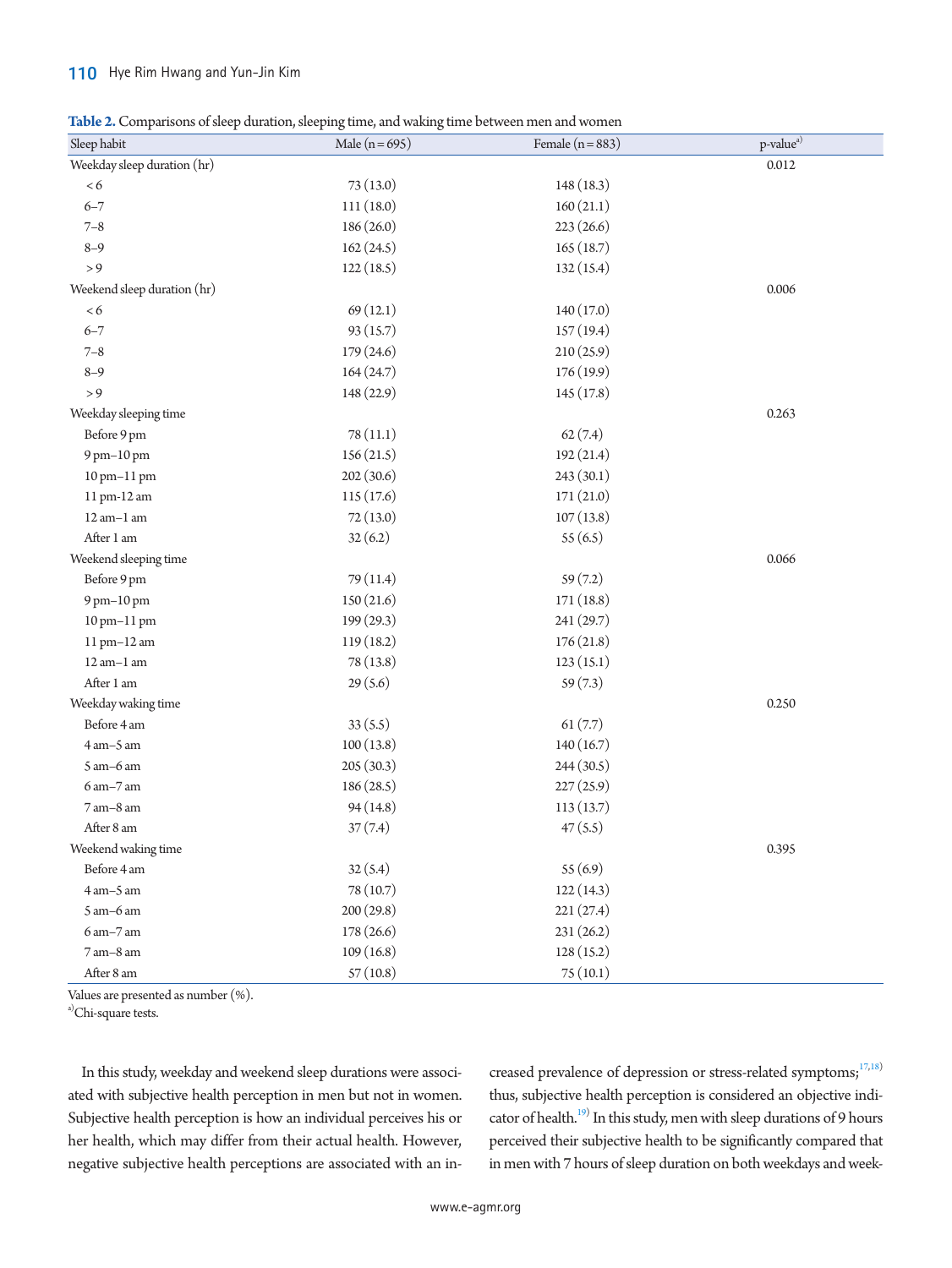<span id="page-4-0"></span>**Table 3.** Sleep duration according to sleeping and waking time of weekdays and weekends

|                                         |              | Male $(n=695)$           |                          | Female $(n=883)$ |                |                          |  |
|-----------------------------------------|--------------|--------------------------|--------------------------|------------------|----------------|--------------------------|--|
| Sleep pattern                           | Estimate     | <b>SE</b>                | p-value <sup>a)</sup>    | Estimate         | <b>SE</b>      | p-value <sup>a)</sup>    |  |
| Weekday sleep duration by sleeping time |              |                          |                          |                  |                |                          |  |
| (Intercept)                             | 447.563      | 5.129                    |                          | 435.041          | 6.024          | < 0.001                  |  |
| Before 9 pm                             | 101.796      | 12.086                   | < 0.001                  | 101.713          | 18.356         | < 0.001                  |  |
| 9 pm-10 pm                              | 37.608       | 9.168                    | < 0.001                  | 34.373           | 10.278         | 0.001                    |  |
| 11 pm-12 am                             | $-36.835$    | 9.375                    | < 0.001                  | $-35.172$        | 9.758          | < 0.001                  |  |
| $12$ am $-1$ am                         | $-74.05$     | 11.888                   | < 0.001                  | $-79.515$        | 9.543          | < 0.001                  |  |
| After 1 am                              | $-140.895$   | 18.051                   | < 0.001                  | $-141.493$       | 17.881         | < 0.001                  |  |
| 10 pm-11 pm                             | $0.000^{b)}$ |                          |                          | $0.000^{\rm b)}$ |                |                          |  |
| Weekend sleep duration by sleeping time |              |                          |                          |                  |                |                          |  |
| (Intercept)                             | 454.215      | 5.763<br>< 0.001         |                          | 441.421          | 6.132          | < 0.001                  |  |
| Before 9 pm                             | 102.563      | 12.114                   | < 0.001                  | 98.29            | 21.28          | < 0.001                  |  |
| 9 pm-10 pm                              | 47.493       | 11.645                   | < 0.001                  | 43.685           | 9.496          | < 0.001                  |  |
| $11$ pm $-12$ am                        | $-28.158$    | 9.95                     | 0.005                    | $-24.546$        | 8.972          | < 0.001                  |  |
| $12$ am $-1$ am                         | $-67.624$    | 10.681                   | < 0.001                  | $-70.313$        | 10.314         | < 0.001                  |  |
| After 1 am                              | $-131.391$   | 19.439                   | < 0.001                  | $-139.416$       | 17.031         | < 0.001                  |  |
| 10 pm-11 pm                             | $0.000^{b)}$ | $\overline{\phantom{a}}$ |                          | $0.000^{b)}$     | L,             |                          |  |
| Weekday sleep duration by wake time     |              |                          |                          |                  |                |                          |  |
| (Intercept)                             | 471.848      | 7.352                    | < 0.001                  | 447.212          | 6.454          | < 0.001                  |  |
| Before 4 am                             | $-130.92$    | 17.645                   | < 0.001                  | $-138.742$       | 13.421         | < 0.001                  |  |
| $4$ am $-5$ am                          | $-92.516$    | 11.759                   | < 0.001                  | $-75.769$        | 10.7           | < 0.001                  |  |
| $5 \text{ am}-6 \text{ am}$             | $-47.398$    | 9.588                    | < 0.001                  | $-39.449$        | 8.521          | < 0.001                  |  |
| $7$ am $-8$ am                          | 19.492       | 10.114                   | 0.054                    | 46.299           | 11.558         | < 0.001                  |  |
| After 8 am                              | 23.22        | 21.718                   | 0.285                    | 78.164           | 21.072         | < 0.001                  |  |
| $6 \text{ am} - 7 \text{ am}$           | $0.000^{b)}$ |                          |                          | $0.000^{b)}$     |                |                          |  |
| Weekend sleep duration by wake time     |              |                          |                          |                  |                |                          |  |
| (Intercept)                             | 474.45       | 7.28                     | < 0.001                  | 442.249          | 5.562          | < 0.001                  |  |
| Before 4 am                             | $-123.436$   | 17.311                   | < 0.001                  | $-128.5$         | 14.004         | < 0.001                  |  |
| $4$ am $-5$ am                          | $-87.397$    | 12.844                   | < 0.001                  | $-71.917$        | 10.068         | < 0.001                  |  |
| $5$ am $-6$ am                          | $-49.029$    | 9.544                    | < 0.001                  | $-36.231$        | 7.982          | < 0.001                  |  |
| $7$ am $-8$ am                          | 21.684       | 9.699                    | 0.026                    | 49.862           | 10.466         | < 0.001                  |  |
| After 8 am                              | 62.479       | 19.179                   | 0.001                    | 98.845           | 15.104         | < 0.001                  |  |
| $6$ am $-7$ am                          | $0.000^{b)}$ | $\overline{\phantom{a}}$ | $\overline{\phantom{a}}$ | $0.000^{b)}$     | $\overline{a}$ | $\overline{\phantom{a}}$ |  |

SE, standard error.

a)Analysis of variance.

b)Reference (standard time).

ends. However, compared to 7 hours of sleep duration, we observed no significant difference in subjective health perception for other sleep durations. Older adults have a higher prevalence of sleep disorders; $10,11)$  thus, the impact of insufficient sleep duration on subjective health perception could be greater in this population than in younger populations. In other words, if older adults perceive that they are lacking sleep, their subjective health perception is likely to be worse compared to those in younger populations.

Many factors affect positive subjective health perception; among these, a sleep duration that is not too long and not too short is important, $^{S)}$  which is consistent with our results. However, subjective health perception was not related to sleeping or waking times in men in our study. Lifestyle determines sleeping or waking time,

and these are considered insignificant if the sleep duration is sufficient.

In women, sleep duration, sleeping time, and waking time were not related to subjective health perception. The prevalence of sleep disorders is higher in older women than in older men.<sup>20,[21\)](#page-6-19)</sup> Thus, sleep disorders may negatively affect the relationship between sleep habits and subjective health perception compared to that in individuals without sleep disorders. Therefore, sleep habits are unlikely to be a significant factor for subjective health perception in older women with sleep disorders. Also, sleep patterns of older women might be affected by both social and familial roles, meanwhile these in older men are more likely to be affected by only social roles, in Korean cultural perspective. Additionally, alterations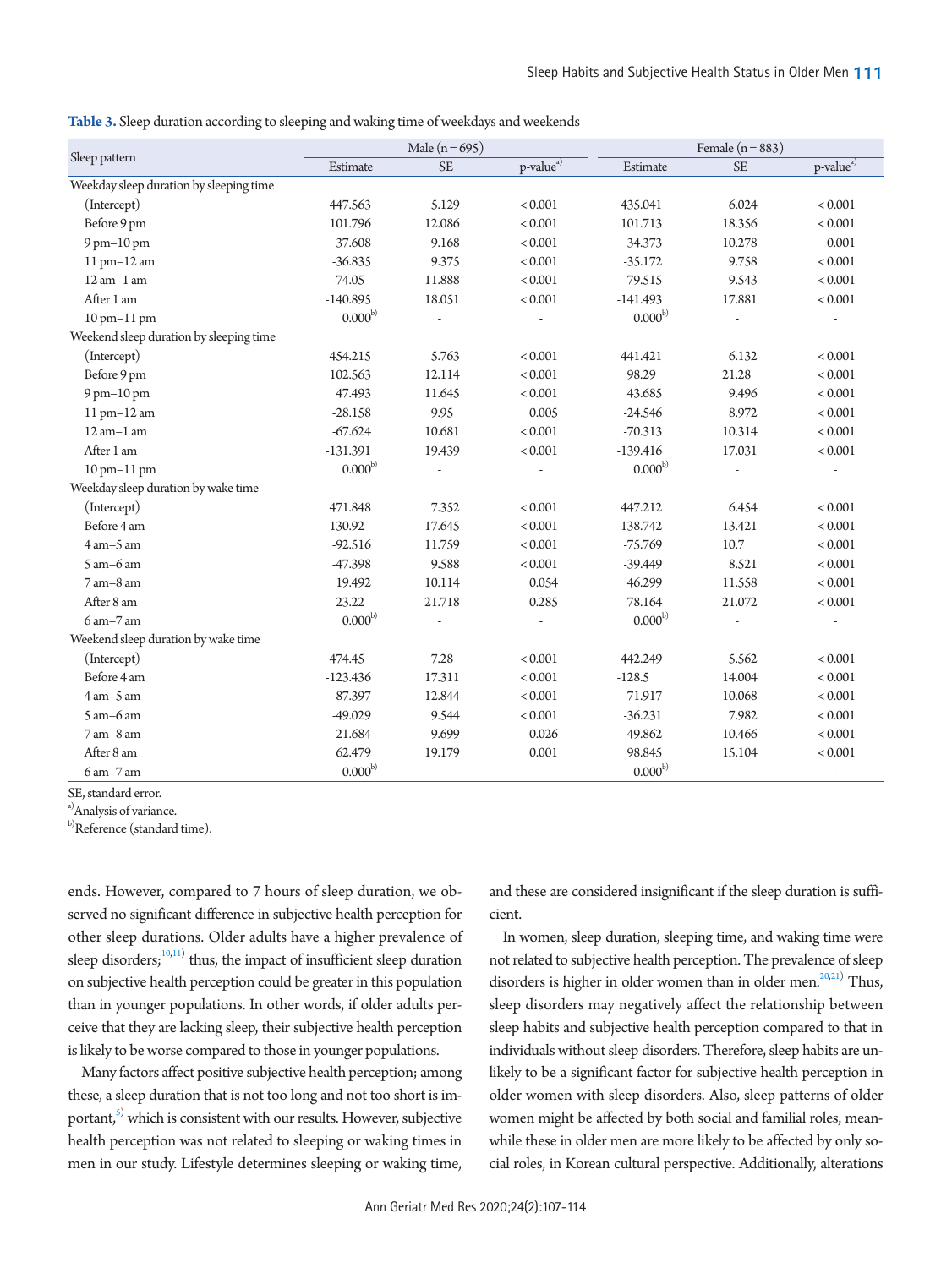<span id="page-5-0"></span>

| Table 4. Relationships between sleep habits and subjective health |  |  |
|-------------------------------------------------------------------|--|--|
|-------------------------------------------------------------------|--|--|

|                               | Male      |                 |                       |              | Female          |                       |           |                          |                       |              |                 |                       |
|-------------------------------|-----------|-----------------|-----------------------|--------------|-----------------|-----------------------|-----------|--------------------------|-----------------------|--------------|-----------------|-----------------------|
|                               | Weekday   |                 | Weekend               |              | Weekday         |                       |           | Weekend                  |                       |              |                 |                       |
|                               | <b>OR</b> | 95% CI          | p-value <sup>a)</sup> | <b>OR</b>    | 95% CI          | p-value <sup>a)</sup> | <b>OR</b> | 95% CI                   | p-value <sup>a)</sup> | <b>OR</b>    | 95% CI          | p-value <sup>a)</sup> |
| Sleep duration (hr)           |           |                 | 0.043                 |              |                 | 0.025                 |           |                          | 0.480                 |              |                 | 0.398                 |
| 5                             | 1.053     | 0.496-1.819     |                       | 1.076        | $0.572 - 2.024$ |                       | 1.559     | $0.912 - 2.668$          |                       | 1.371        | $0.811 - 2.319$ |                       |
| 6                             | 1.016     | $0.583 - 1.661$ |                       | 0.891        | $0.514 - 1.547$ |                       | 1.053     | $0.682 - 1.626$          |                       | 1.138        | $0.725 - 1.786$ |                       |
| 8                             | 0.966     | $0.664 - 1.613$ |                       | 0.983        | $0.622 - 1.553$ |                       | 1.186     | $0.807 - 1.743$          |                       | 1.076        | $0.727 - 1.593$ |                       |
| 9                             | 0.570     | 0.359-0.904     |                       | 0.513        | $0.321 - 0.822$ |                       | 1.273     | $0.895 - 1.812$          |                       | 1.426        | 0.958-2.123     |                       |
| 7                             | 1         |                 |                       | $\mathbf{1}$ |                 |                       | 1         |                          |                       | 1            |                 |                       |
| Sleeping time                 |           |                 | 0.058                 |              |                 | 0.148                 |           |                          | 0.815                 |              |                 | 0.801                 |
| $< 9 \text{ pm}$              | 0.495     | 0.250-0.982     |                       | 0.621        | $0.313 - 1.231$ |                       | 1.015     | $0.547 - 1.883$          |                       | 0.947        | $0.543 - 1.651$ |                       |
| $9$ pm $-10$ pm               | 0.787     | $0.531 - 1.164$ |                       | 0.876        | $0.580 - 1.325$ |                       | 0.897     | $0.608 - 1.325$          |                       | 0.835        | $0.575 - 1.212$ |                       |
| 11 pm-12 am                   | 0.949     | $0.606 - 1.486$ |                       | 1.185        | $0.769 - 1.827$ |                       | 1.081     | $0.703 - 1.662$          |                       | 1.003        | $0.692 - 1.454$ |                       |
| $12$ am $-1$ am               | 0.843     | $0.487 - 1.457$ |                       | 1.125        | $0.641 - 1.973$ |                       | 0.864     | $0.575 - 1.297$          |                       | 0.787        | $0.520 - 1.190$ |                       |
| $> 1$ am                      | 1.539     | 0.545-4.346     |                       | 1.597        | 0.594-4.293     |                       | 0.664     | $0.268 - 1.643$          |                       | 0.770        | $0.313 - 1.897$ |                       |
| $10 \text{ pm}-11 \text{ pm}$ | 1         |                 |                       | $\mathbf 1$  |                 |                       | 1         |                          |                       | $\mathbf{1}$ |                 |                       |
| Waking time                   |           |                 | 0.999                 |              |                 | 0.561                 |           |                          | 0.132                 |              |                 | 0.206                 |
| $<$ 4 am                      | 1.059     | $0.522 - 2.148$ |                       | 0.880        | $0.431 - 1.799$ |                       | 0.939     | $0.462 - 1.907$          |                       | 0.886        | $0.473 - 1.589$ |                       |
| $4$ am $-5$ am                | 0.981     | $0.608 - 1.584$ |                       | 0.856        | $0.515 - 1.423$ |                       | 1.296     | $0.767 - 2.192$          |                       | 1.237        | $0.772 - 1.982$ |                       |
| $5$ am $-6$ am                | 1.027     | $0.668 - 1.580$ |                       | 1.283        | $0.823 - 2.000$ |                       | 1.492     | 0.998-2.229              |                       | 1.303        | $0.906 - 1.873$ |                       |
| $7$ am $-8$ am                | 0.960     | $0.581 - 1.588$ |                       | 1.208        | $0.700 - 2.086$ |                       | 0.874     | $0.545 - 1.403$          |                       | 0.829        | $0.515 - 1.334$ |                       |
| $> 8$ am                      | 0.906     | $0.495 - 1.660$ |                       | 0.847        | $0.405 - 1.770$ |                       | 1.084     | $0.614 - 1.913$          |                       | 0.750        | $0.378 - 1.488$ |                       |
| $6 \text{ am}-7 \text{ am}$   | 1         |                 |                       | 1            |                 |                       | 1         | $\overline{\phantom{a}}$ |                       | 1            |                 |                       |

OR, odds ratio; CI, confidence interval.

a)Ordinal regression.

in sleeping patterns may differ between older men and women. In older men, a lack of deep sleep is a major problem, while sleep la-tency was a predominant sleeping problem in older women.<sup>[22\)](#page-6-20)</sup> Consequently, insufficient sleep duration was related to poor subjective health perception in older men lacking deep sleep.

We observed associations between weekday and weekend sleep duration and subjective health perception in men. These results may inform the regulation of health policy in this population. Generally, 8 hours is considered a sufficient sleep duration in adults, al-though one study reported 7 hours to be sufficient.<sup>[23](#page-7-0))</sup> Older men with a lack of deep sleep may not perceive their subjective health to be high despite having a sufficient sleep duration (7–8 hours); in this study, those with 9 hours of sleep duration perceived their health to be good. Subjective health perception is not a substitute for actual health status but is helpful as an objective indicator to predict the actual health status. $^{24,25)}$  $^{24,25)}$  $^{24,25)}$  Additionally, one study reported that poor perception of subjective health increased the risk of suicide and decreased daily life activities.<sup>8[,26](#page-7-3))</sup> Thus, older men may not sleep enough due to sleep disorders, or if they did sleep, their sleep duration was less than 8 hours. Their subjective perception could also be deteriorating, leading to an increased risk of disease.

Therefore, sleep duration should be assessed in the initial medical examinations of older men. If the sleep duration is insufficient, sleep hygiene should be managed or pharmacologic intervention should be considered. Further study is needed regarding the effects on older adult women.

This study has a few limitations. First, due to the cross-sectional design, the observed relationships established did not establish causality. Prospective studies are needed to clarify the causality of subjective health perception and sleep habits. Second, data on medical history and sleep patterns were obtained through a questionnaire; thus, missing variables or overstatement are possible. The question used to estimate sleep duration, "when do you usually go to bed and when do you wake up?" was very simple and might not reflect the average duration of sleep. Third, we analyzed only sleep habits as represented by sleep duration, sleeping time, and waking time, but not sleep quality, which was not considered is as important as sleep pattern. Despite these limitations, the strength of this study was that the study population may represent the Korean older population. Moreover, to our knowledge, this is the first study to assess the relationship between sleep habits and subjective health perception in this population.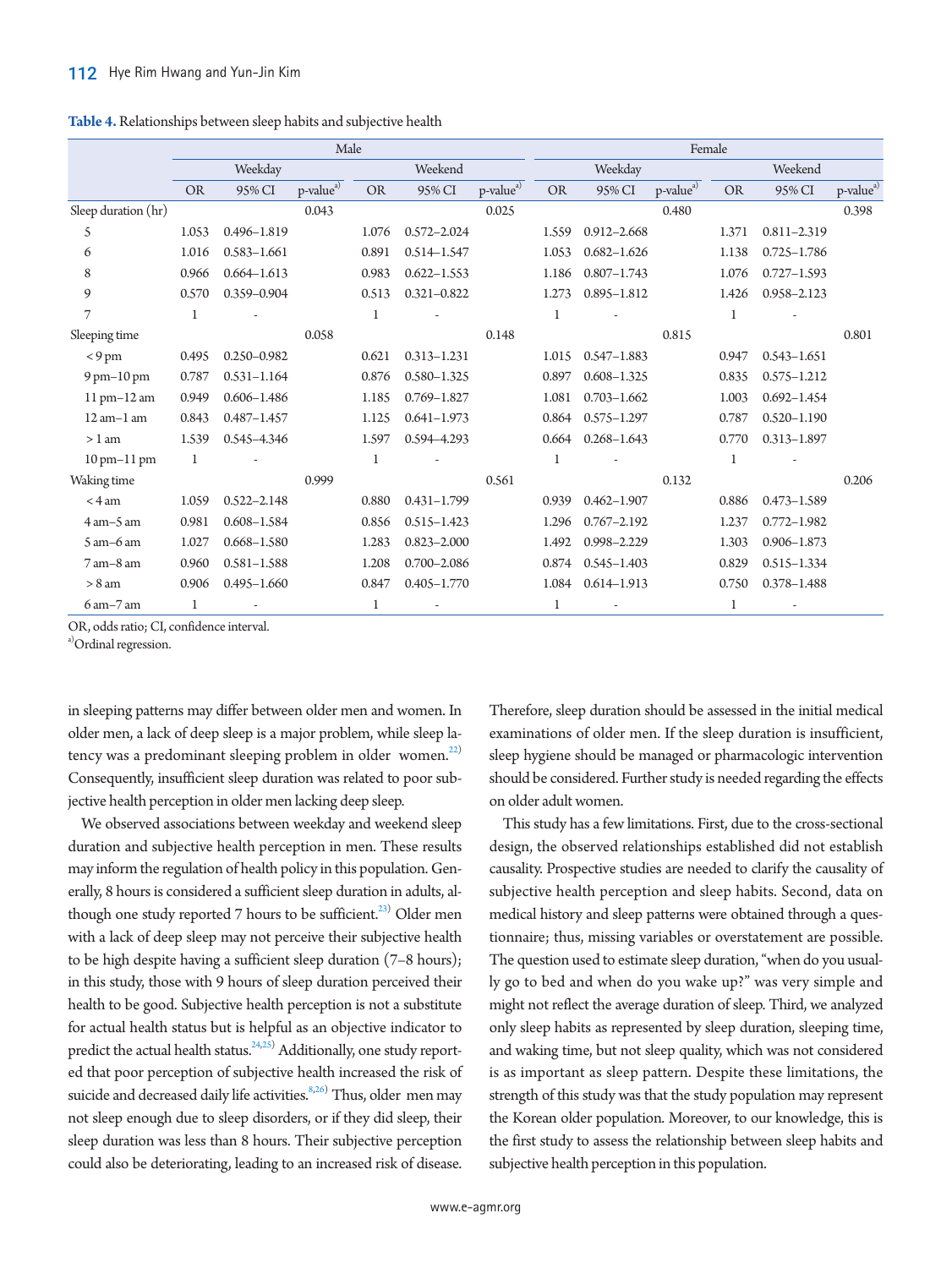In conclusion, weekday and weekend sleep durations were related to subjective health perception in older men. Additional studies are needed to determine how sleep habits, including sleep quality, affect the subjective health perception of older adults.

# **ACKNOWLEDGMENTS**

# **CONFLICT OF INTEREST**

The researchers claim no conflicts of interest.

# **FUNDING**

This work was supported by a 2-year research grant from Pusan National University.

# <span id="page-6-0"></span>**AUTHOR CONTRIBUTIONS**

Conceptualization, YJK; Data curation, YJK; Funding acquisition, YJK; Methodology, YJK; Supervision, YJK; Investigation, HRH; Writing original draft, HRH; Reviewing & editing, HRH.

# **REFERENCES**

- <span id="page-6-4"></span>1. Fol[ey D, Ancoli-Israel S, Britz P, Walsh J. Sleep disturbances and](https://doi.org/10.1016/j.jpsychores.2004.02.010)  [chronic disease in older adults: results of the 2003 National Sleep](https://doi.org/10.1016/j.jpsychores.2004.02.010)  [Foundation Sleep in America Survey. J Psychosom Res 2004;](https://doi.org/10.1016/j.jpsychores.2004.02.010) [56:497-502.](https://doi.org/10.1016/j.jpsychores.2004.02.010)
- <span id="page-6-1"></span>2. [Wallander MA, Johansson S, Ruigomez A, Garcia Rodriguez](https://doi.org/10.4088/PCC.v09n0502)  [LA, Jones R. Morbidity associated with sleep disorders in prima](https://doi.org/10.4088/PCC.v09n0502)[ry care: a longitudinal cohort study. Prim Care Companion J](https://doi.org/10.4088/PCC.v09n0502)  [Clin Psychiatry 2007;9:338-45.](https://doi.org/10.4088/PCC.v09n0502)
- <span id="page-6-2"></span>[3. Lee M, Choh AC, Demerath EW, Knutson KL, Duren DL,](https://doi.org/10.1007/s12603-009-0110-1)  [Sherwood RJ, et al. Sleep disturbance in relation to health-relat](https://doi.org/10.1007/s12603-009-0110-1)[ed quality of life in adults: the Fels Longitudinal Study. J Nutr](https://doi.org/10.1007/s12603-009-0110-1)  [Health Aging 2009;13:576-83](https://doi.org/10.1007/s12603-009-0110-1).
- <span id="page-6-3"></span>[4. Silva GE, An MW, Goodwin JL, Shahar E, Redline S, Resnick H,](https://doi.org/10.1093/sleep/32.8.1049)  [et al. Longitudinal evaluation of sleep-disordered breathing and](https://doi.org/10.1093/sleep/32.8.1049)  [sleep symptoms with change in quality of life: the Sleep Heart](https://doi.org/10.1093/sleep/32.8.1049)  [Health Study \(SHHS\). Sleep 2009;32:1049-57](https://doi.org/10.1093/sleep/32.8.1049).
- 5. [Magee CA, Caputi P, Iverson DC. Relationships between](https://doi.org/10.1016/j.sleep.2010.09.013)  [self-rated health, quality of life and sleep duration in middle aged](https://doi.org/10.1016/j.sleep.2010.09.013)  [and elderly Australians. Sleep Med 2011;12:346-50.](https://doi.org/10.1016/j.sleep.2010.09.013)
- <span id="page-6-5"></span>[6. Tel H. Sleep quality and quality of life among the elderly people.](https://doi.org/10.1016/j.npbr.2012.10.002)  [Neurol Psychiatry Brain Res 2013;19:48-52.](https://doi.org/10.1016/j.npbr.2012.10.002)
- <span id="page-6-9"></span><span id="page-6-6"></span>7. Lewis LM, Riegel BJ. Determinants of perceived health in older adults with hypertension. Heart Lung 2010;39:41-9.
- <span id="page-6-7"></span>8. Menec VH. The [relation between everyday activities and suc](https://doi.org/10.1093/geronb/58.2.S74)[cessful aging: a 6-year longitudinal study. J Gerontol B Psychol](https://doi.org/10.1093/geronb/58.2.S74)  [Sci Soc Sci 2003;58:S74-82.](https://doi.org/10.1093/geronb/58.2.S74)
- <span id="page-6-8"></span>9[. Li J, Vitiello MV, Gooneratne NS. Sleep in normal aging. Sleep](https://doi.org/10.1016/j.jsmc.2017.09.001)  [Med Clin 2018;13:1-11.](https://doi.org/10.1016/j.jsmc.2017.09.001)
- 10. [Rodriguez JC, Dzierzewski JM, Alessi CA. Sleep problems in the](https://doi.org/10.1016/j.mcna.2014.11.013)  [elderly. Med Clin North Am 2015;99:431-9.](https://doi.org/10.1016/j.mcna.2014.11.013)
- 11. [Amer MS, Hamza SA, El Akkad RM, Abdel Galeel YI. Does](https://doi.org/10.1080/13607863.2013.790930)  [self-reported sleep quality predict poor cognitive performance](https://doi.org/10.1080/13607863.2013.790930)  [among elderly living in elderly homes? Aging Ment Health](https://doi.org/10.1080/13607863.2013.790930)  [2013;17:788-92.](https://doi.org/10.1080/13607863.2013.790930)
- <span id="page-6-10"></span>12. Korea Institute of Health and Social Affairs. Korea National Health and Nutrition Examination Survey 2017 [Internet]. Sejong, Korea: Ministry of Health and Welfare; c2019 [cited 2020 Jun 1]. Available from: [https://knhanes.cdc.go.kr/knhanes/](https://knhanes.cdc.go.kr/knhanes/sub04/sub04_03.do?classType=7.)  $sub04/sub04$  03.do?classType = 7.
- <span id="page-6-11"></span>13. Korean Ministry of Health and Welfare. The 7th Korea National Health and Nutrition Examination Survey (KNHANES VII-1). Sejong, Korea: Ministry of Health and Welfare; 2016.
- <span id="page-6-12"></span>14[. Cho J, Kwak N, Choi SM, Lee J, Park YS, Lee CH, et al. Sleep du](http://doi.org/10.1007/s11325-019-01972-7)[ration and health-related quality of life in Korean adults: 2007-](http://doi.org/10.1007/s11325-019-01972-7) [2015 Korea National Health and Nutrition Examination Survey.](http://doi.org/10.1007/s11325-019-01972-7)  [Sleep Breath 2019;Dec 2;\[Epub\]. http://doi.org](http://doi.org/10.1007/s11325-019-01972-7)/10.1007/ s11325-019-01972-7.
- <span id="page-6-13"></span>15[. Golicki D, Niewada M, Jakubczyk M, Wrona W, Hermanowski](https://www.ncbi.nlm.nih.gov/pubmed/20693958)  [T. Self-assessed health status in Poland: EQ-5D findings from](https://www.ncbi.nlm.nih.gov/pubmed/20693958)  [the Polish valuation study. Pol Arch Med Wewn 2010;120:276-](https://www.ncbi.nlm.nih.gov/pubmed/20693958) [81.](https://www.ncbi.nlm.nih.gov/pubmed/20693958)
- <span id="page-6-14"></span>16[. Konig HH, Bernert S, Angermeyer MC, Matschinger H, Marti](https://doi.org/10.1097/MLR.0b013e318184759e)[nez M, Vilagut G, et al. Comparison of population health status](https://doi.org/10.1097/MLR.0b013e318184759e)  [in six European countries: results of a representative survey using](https://doi.org/10.1097/MLR.0b013e318184759e)  [the EQ-5D questionnaire. Med Car](https://doi.org/10.1097/MLR.0b013e318184759e)e 2009;47:255-61.
- <span id="page-6-15"></span>17[. Park JI, Park TW, Yang JC, Chung SK. Factors associated with](https://doi.org/10.1111/psyg.12160)  [depression among elderly Koreans: the role of chronic illness,](https://doi.org/10.1111/psyg.12160)  [subjective health status, and cognitive impairment. Psychogeriat](https://doi.org/10.1111/psyg.12160)[rics 2016;16:62-9.](https://doi.org/10.1111/psyg.12160)
- <span id="page-6-16"></span>18[. Bailis DS, Segall A, Mahon MJ, Chipperfield JG, Dunn EM. Per](https://doi.org/10.1016/S0277-9536(00)00280-X)[ceived control in relation to socioeconomic and behavioral re](https://doi.org/10.1016/S0277-9536(00)00280-X)[sources for health. Soc Sci Med 2001;52:1661-76.](https://doi.org/10.1016/S0277-9536(00)00280-X)
- <span id="page-6-17"></span>19[. Gold M, Franks P, Erickson P. Assessing the health of the nation:](https://doi.org/10.1097/00005650-199602000-00008)  [the predictive validity of a preference-based measure and self-rat](https://doi.org/10.1097/00005650-199602000-00008)[ed health. Med Care 1996;34:163-77](https://doi.org/10.1097/00005650-199602000-00008).
- <span id="page-6-18"></span>20[. Brabbins CJ, Dewey ME, Copeland JR, Davidson IA, McWil](https://doi.org/10.1002/gps.930080604)[liam C, Saunders P, et al. Insomnia in the elderly: prevalence,](https://doi.org/10.1002/gps.930080604)  [gender differences and relationships with morbidity and mortal](https://doi.org/10.1002/gps.930080604)[ity. Int J Geriatr Psychiatry 1993;8:473-80](https://doi.org/10.1002/gps.930080604).
- <span id="page-6-19"></span>21[. Arber S. Gender, marital status and sleep problems in Britain.](https://www.ncbi.nlm.nih.gov/pubmed/22768414)  [Przegl Lek 2012;69:54-60.](https://www.ncbi.nlm.nih.gov/pubmed/22768414)
- <span id="page-6-20"></span>22[. Luca G, Haba Rubio J, Andries D, Tobback N, Vollenweider P,](https://doi.org/10.3109/07853890.2015.1074271)  [Waeber G, et al. Age and gender variations of sleep in subjects](https://doi.org/10.3109/07853890.2015.1074271)